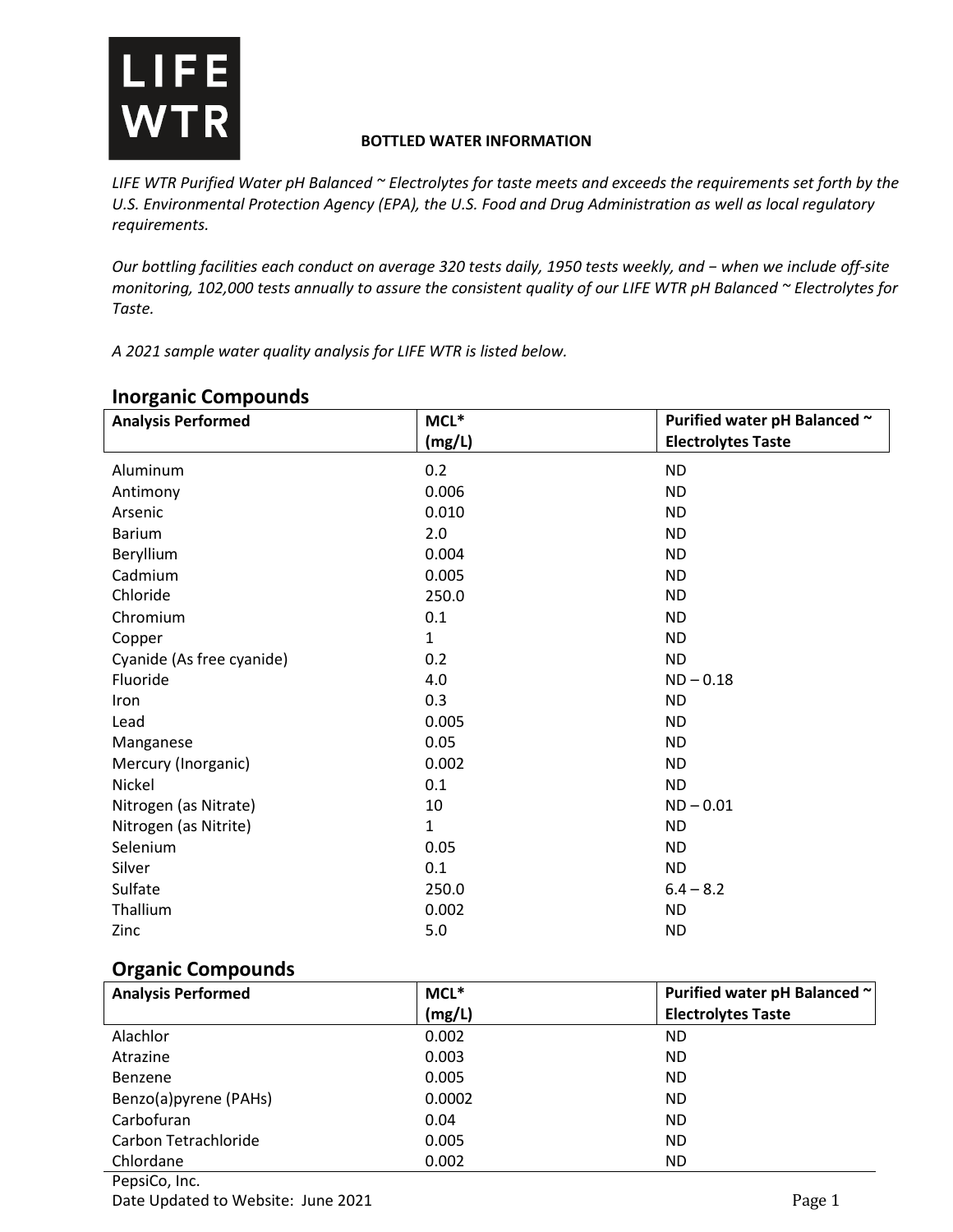

# **Organic Compounds Cont.**

| <b>Analysis Performed</b>          | $MCL^*$      | Purified water pH Balanced ~ |
|------------------------------------|--------------|------------------------------|
|                                    | (mg/L)       | <b>Electrolytes Taste</b>    |
| $2,4-D$                            | 0.07         | <b>ND</b>                    |
| Dalapon                            | 0.2          | <b>ND</b>                    |
| 1,2-Dibromo-3-chloropropane (DBCP) | 0.0002       | <b>ND</b>                    |
| o-Dichlorobenzene                  | 0.6          | <b>ND</b>                    |
| p-Dichlorobenzene                  | 0.075        | <b>ND</b>                    |
| 1,2-Dichloroethane                 | 0.005        | <b>ND</b>                    |
| 1,1-Dichloroethylene               | 0.007        | <b>ND</b>                    |
| cis-1,2-Dichloroethylene           | 0.07         | <b>ND</b>                    |
| trans-1,2-Dichloroethylene         | 0.1          | <b>ND</b>                    |
| Dichloromethane                    |              | <b>ND</b>                    |
| 1,2-Dichloropropane                | 0.005        | <b>ND</b>                    |
| Di(2-ethylhexyl)adipate            | 0.4          | <b>ND</b>                    |
| Dinoseb                            | 0.007        | <b>ND</b>                    |
| Dioxin (2,3,7,8-TCDD)              | 3x10-8       | <b>ND</b>                    |
| Diquat                             | 0.02         | <b>ND</b>                    |
| Endothall                          | 0.1          | <b>ND</b>                    |
| Endrin                             | 0.002        | <b>ND</b>                    |
| Ethylbenzene                       | 0.7          | <b>ND</b>                    |
| Ethylene Dibromide                 | 0.00005      | <b>ND</b>                    |
| Glyphosate                         | 0.7          | <b>ND</b>                    |
| Heptachlor                         | 0.0004       | <b>ND</b>                    |
| <b>Heptachlor Epoxide</b>          | 0.0002       | <b>ND</b>                    |
| Hexachlorobenzene                  | 0.001        | <b>ND</b>                    |
| Hexachlorocyclopentadiene          | 0.05         | <b>ND</b>                    |
| Lindane                            | 0.0002       | <b>ND</b>                    |
| Methoxychlor                       | 0.04         | <b>ND</b>                    |
| Oxamyl (VYDATE)                    | 0.2          | <b>ND</b>                    |
| Pentachlorophenol                  | 0.001        | <b>ND</b>                    |
| Polychlorinated biphenyls (PCBs)   | 0.0005       | <b>ND</b>                    |
| Picloram                           | 0.5          | <b>ND</b>                    |
| Simazine                           | 0.004        | <b>ND</b>                    |
| Styrene                            | 0.1          | <b>ND</b>                    |
| Tetrachloroethene                  | 0.005        | <b>ND</b>                    |
| Toluene                            | $\mathbf{1}$ | <b>ND</b>                    |
| Toxaphene                          | 0.003        | <b>ND</b>                    |
| 2,4,5-TP (Silvex)                  | 0.05         | <b>ND</b>                    |
| 1,2,4-Trichlorobenzene             | 0.07         | <b>ND</b>                    |
| 1,1,1-Trichloroethane              | 0.2          | <b>ND</b>                    |
| 1,1,2-Trichloroethane              | 0.005        | <b>ND</b>                    |
| Trichloroethylene                  | 0.005        | <b>ND</b>                    |
| Vinyl Chloride                     | 0.002        | <b>ND</b>                    |
| Xylenes (Total)                    | 10           | <b>ND</b>                    |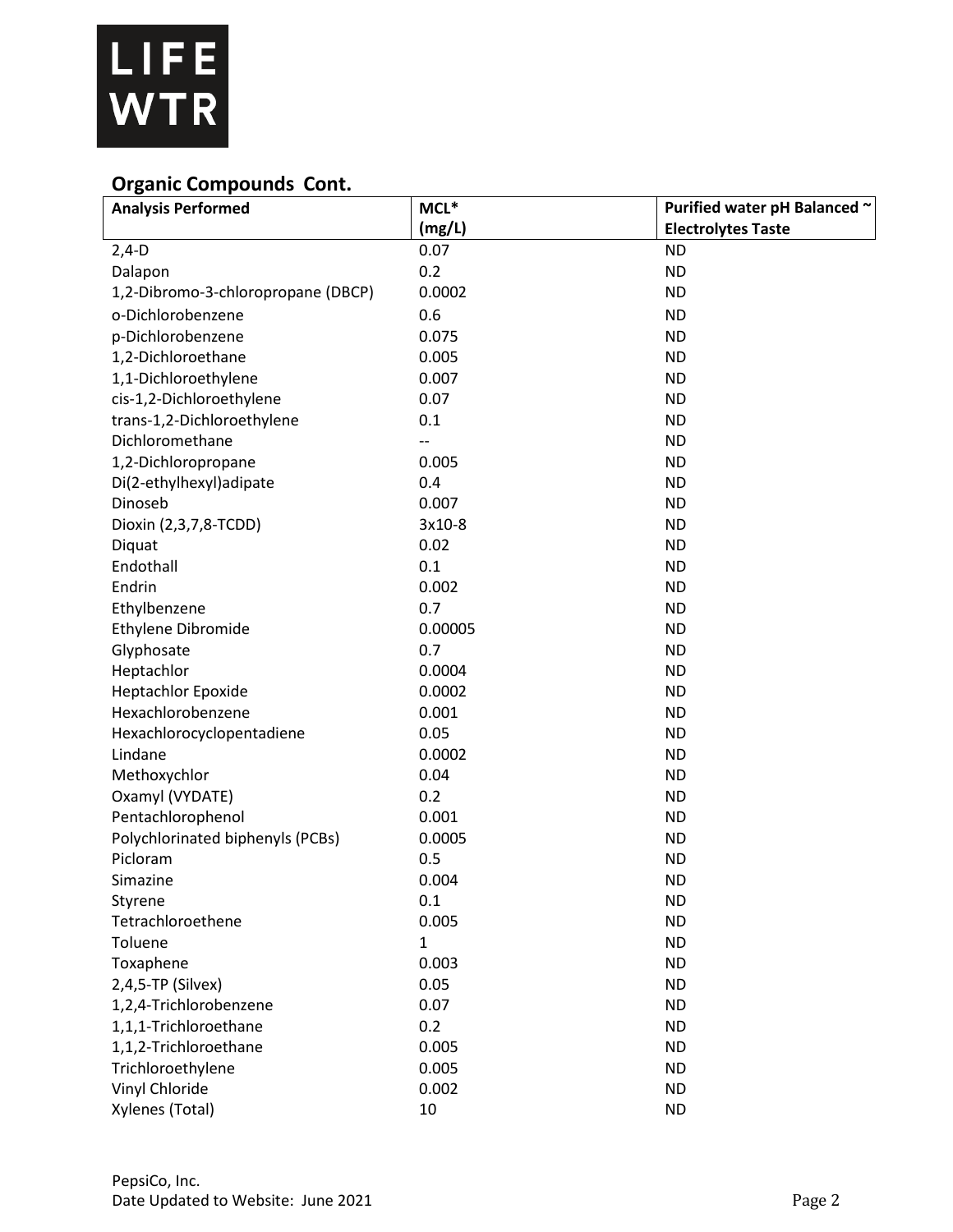### **Residual Disinfectants**

| <b>Analysis Performed</b>                 | MCL*     | Purified water pH Balanced ~                           |
|-------------------------------------------|----------|--------------------------------------------------------|
|                                           | (mg/L)   | <b>Electrolytes Taste</b>                              |
| Chloramines                               | 4.0      | <b>ND</b>                                              |
| Chlorine (as Cl2), Total                  | 4.0      | <b>ND</b>                                              |
| Chlorine Dioxide (as ClO2)                | 0.8      | <b>ND</b>                                              |
| <b>Disinfection Byproducts</b>            |          |                                                        |
| <b>Analysis Performed</b>                 | MCL*     | Purified water pH Balanced ~                           |
|                                           | (mg/L)   | <b>Electrolytes Taste</b>                              |
| <b>Bromate</b>                            | 0.010    | <b>ND</b>                                              |
| Chlorite                                  | 1.0      | <b>ND</b>                                              |
| Haloacetic Acids (HAA)                    | 0.060    | <b>ND</b>                                              |
| <b>Total Trihalomethanes (THMs)</b>       | 0.080    | $ND - 0.0049$                                          |
| <b>Radionuclides</b>                      |          |                                                        |
| <b>Analysis Performed</b>                 | MCL*     | Purified water pH Balanced ~                           |
|                                           | (mg/L)   | <b>Electrolytes Taste</b>                              |
| Gross Alpha particle activity             | 15 pCi/L | Radiological results are<br>compliant with all FDA and |
| Gross Beta particles & photon<br>emitters | 50 pCi/L | <b>EPA standards for bottled</b>                       |
| Combined Radium 226 and 228               | 5 pCi/L  | and drinking water.                                    |
|                                           |          |                                                        |

## **Microbiological**

| <b>Analysis Performed</b>                     | MCL*    | Purified water pH Balanced ~ |
|-----------------------------------------------|---------|------------------------------|
|                                               | (mg/L)  | <b>Electrolytes Taste</b>    |
| Total Coliform (colony forming<br>unit/mL)    | Absence | Absent                       |
| Turbidity (Nephelolometric turbidity<br>unit) | 5 NTU   | $0.17 - 0.31$                |

### **Physical Quality**

| <b>Analysis Performed</b>           | MCL*   | Purified water pH Balanced ~ |
|-------------------------------------|--------|------------------------------|
|                                     | (mg/L) | <b>Electrolytes Taste</b>    |
| Color (Color units)                 | 15 CU  | ND.                          |
| Odor (Threshold odor number)        | 3 TON  | $ND - 2.0$                   |
| Total Dissolved Solids - TDS (mg/L) | 10     | $15 - 34$                    |

\* MCL = Maximum Contaminant Level is the maximum level of a contaminant allowed in public drinking water. The MCLs displayed are the federal MCLs set forth by the U.S. Environmental Protection Agency (EPA) as well as the U.S. Food Drug and Administration (FDA).

ND = Not detected at or above the Minimum Reporting Limit (MRL) as determined by procedures set forth by the U.S. Environmental Protection Agency (EPA) in 40 CFR Part 135 Appendix B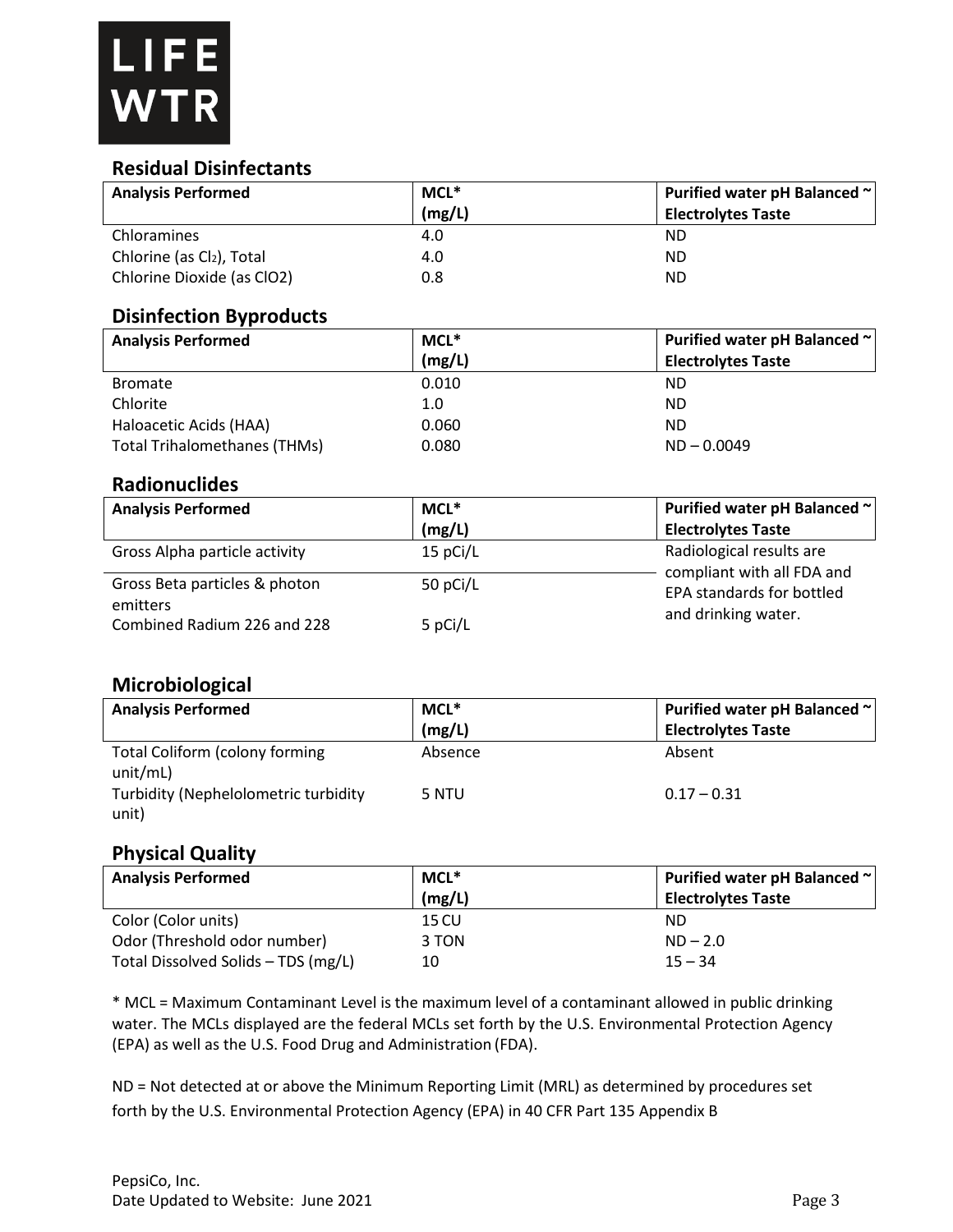



#### **DEFINITIONS:**

• **Statement of quality**: The quality standards of bottled water provide the maximum legal limits for a variety of substances that are allowed in bottled water, along with their monitoring requirements. The substances include microbiological contaminants, pesticides, inorganic contaminants, organic contaminants, radiological contaminants, and others. The standards have been established by the United States Food and Drug Administration (FDA), based on the public drinking water standards of the United States Environmental Protection Agency (USEPA). CDPH adopts the FDA regulations pertinent to the quality standards of bottled water.

• **Maximum contaminant level (MCL)**: MCL is the maximum level of a contaminant allowed in public drinking water.

• **Primary drinking water standards (PDWS)**: PDWS are set to provide the maximum feasible protection to public health. The goal of setting PDWS is to identify MCLs, along with their monitoring andreporting requirements, which prevent adverse health effects. PDWS are established as close to the public health goal (PHG) or the maximum contaminant level goal (MCLG) as is economically and technologically feasible.

• **Public health goal (PHG)**: PHG is the level of a contaminant in drinking water below which there is no known or expected risk to health. PHGs are set by the California Environmental ProtectionAgency.

#### **SOURCE WATER**:

The sources of bottled water include rivers, lakes, streams, ponds, reservoirs, springs, and wells. As water naturally travels over the surface of the land or through the ground, it can pick up naturally occurring substances as well as substances that are present due to animal and human activity. Substances that may be present in the source water include any of the following:

(1) Inorganic substances, including, but not limited to, salts and metals, that can be naturally occurring or result from farming, urban storm water runoff, industrial or domestic wastewater discharges, or oil and gas production.

(2) Pesticides and herbicides that may come from a variety of sources, including, but not limitedto, agriculture, urban storm water runoff, and residential uses.

(3) Organic substances that are byproducts of industrial processes and petroleum production and can also come from gas stations, urban storm water runoff, agricultural application, and septicsystems. (4) Microbial organisms that may come from wildlife, agricultural livestock operations, sewage treatment plants, and septic systems.

(5) Substances with radioactive properties that can be naturally occurring or be the result of oil andgas production and mining activities."

#### **CONTAMINANTS IN WATER:**

Drinking water, including bottled water, may reasonably be expected to contain at least small amounts of some contaminants. The presence of contaminants does not necessarily indicate that water poses a health risk. More information about contaminants and potential health effects can be obtained by calling the United States Food and Drug Administration, Food and Cosmetic Hotline (1-888-723-3366). In order to ensure that bottled water is safe to drink, the United States Food and Drug Administration and the State Department of Public Health prescribe laws and regulations that limit the amount of certain contaminants in water provided by bottled water companies.